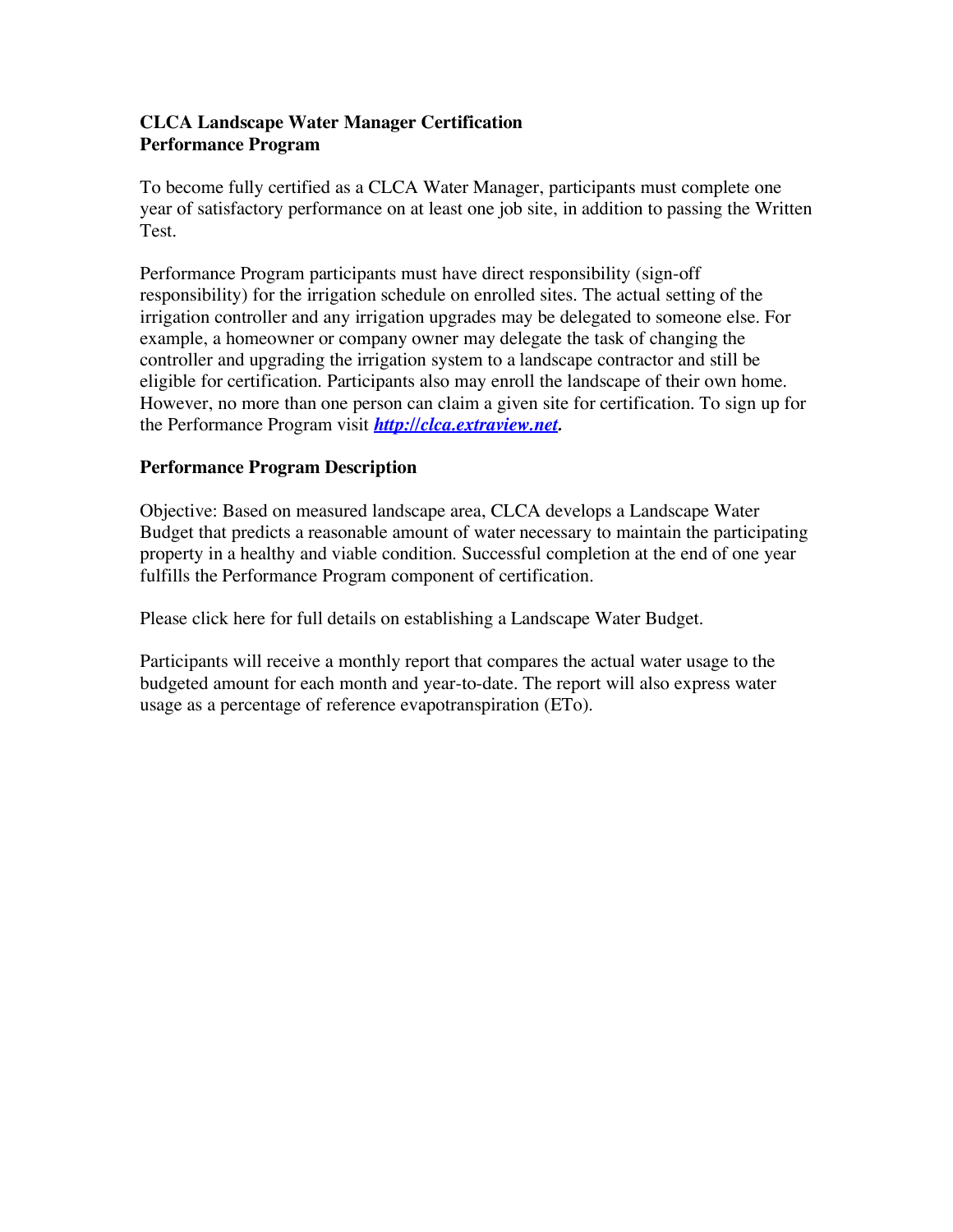## **Participation:**

## **Participants will be required to provide the following information:**

## **1. Site Information**

- Site name (a job name or other anonymous identification is acceptable)
- Street address, city, and zip code (This information is needed to correctly identify the water use requirements by location.)

# 2. **Water Meter Information**

- Meter type: irrigation-only or mixed-use
- Scale: cubic feet or gallons (Submittal of a digital photo of the meter register is recommended when enrolling your site.)
- For residential sites with mixed-use meters, please provide the necessary information to enable CLCA to calculate the estimated indoor usage. See Sites with Mixed-Use Meters on the Water Budget Development page for options on how to do that.
- If the site has water features or ponds that are not independently metered and are supplied by the irrigation system or mixed usage meter, please provide the surface area so that deductions can be calculated for evaporation. (Although water features and ponds can instead be added to the turf measurements, CLCA prefers that you provide separate measurements for these elements because a higher possibility exists for their future submetering, elimination, or abandonment.)

## **3. Water Meter Readings**

Read and record the water meter reading plus or minus five days from the end of the month. The deadline for submittal to the program manager is the sixth day of the new month.

# 4. **Square Footage Measurements must be obtained for the following plant categories:**

- Turf and flowers
- Shrubs and ground cover
- Shrubs and trees (no ground cover)
- Low water use plants
- Water features

## **5. Irrigation**

Unless otherwise stated, it will be assumed that all irrigation is overhead spray or rotors. The default uniformity is .55 for spray heads and .65 for rotors. If the sprinkler type is not noted, the default uniformity for overhead irrigation is .60. If any portion of the irrigation is drip or subsurface, please provide separate square footage calculations for those areas.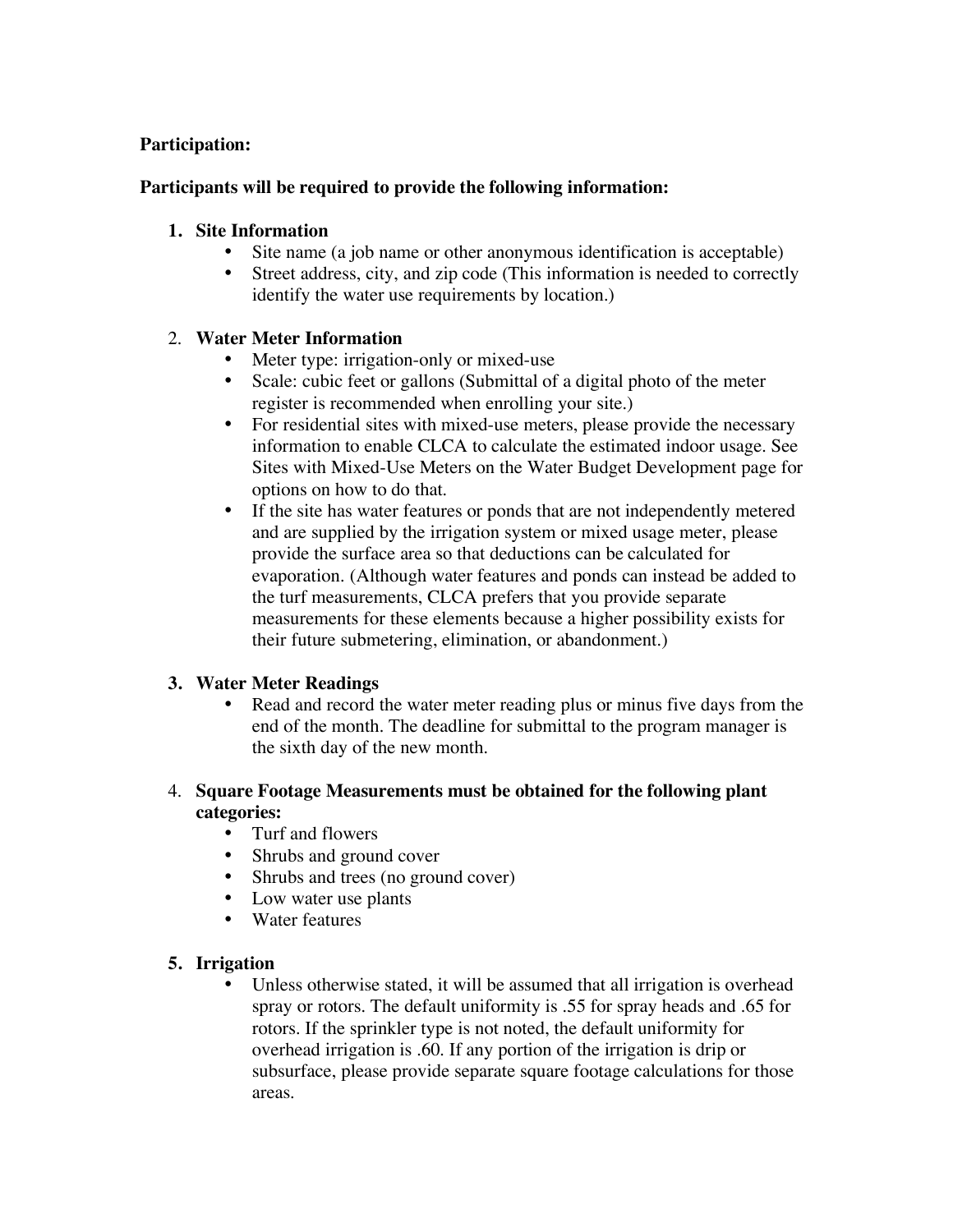#### **Comments**

\* Please note any other conditions that you think are important in understanding and evaluating your site(s). These could include information about microclimate, prevailing wind, irrigation uniformity, or any other condition specific to the property. However, budget adjustments for site conditions are not allowed.

## **Year-End Water Bill**

Beginning January 1, 2009, program participants must submit a year-end water bill to validate performance.

# **Eligibility Is Reviewed Quarterly**

Certification eligibility is determined on March 31, June 30, September 30, and December 31.

## **Water Meter Readings**

Water meter readings must be submitted plus or minus five days from the end of the month. Readings submitted during this period will be considered end-of-the-month readings. The deadline for submittal is the sixth day of each month. Participants who miss this deadline will not receive a monthly water use requirement report. Failure to submit a water meter reading for three consecutive months will cause a participant's certification status to be suspended.

Submission of water bills covering the past 12 months may be submitted in lieu of monthly water meter readings to achieve the initial certification. However, maintaining a participant's certification requires that the participant continue managing the property and submitting meter readings on a monthly basis in accordance with the program requirements.

## **If Budget Is Not Met**

If a candidate for full certification does not meet the water budget after 12 months in the program, full certification will not be granted.

For a participant who has been granted full certification, if, upon quarterly review, he or she is over budget for the previous 12 months, fully certified status will be suspended. This rule applies to both fully Certified Water Managers and Expert Certified Water Managers.